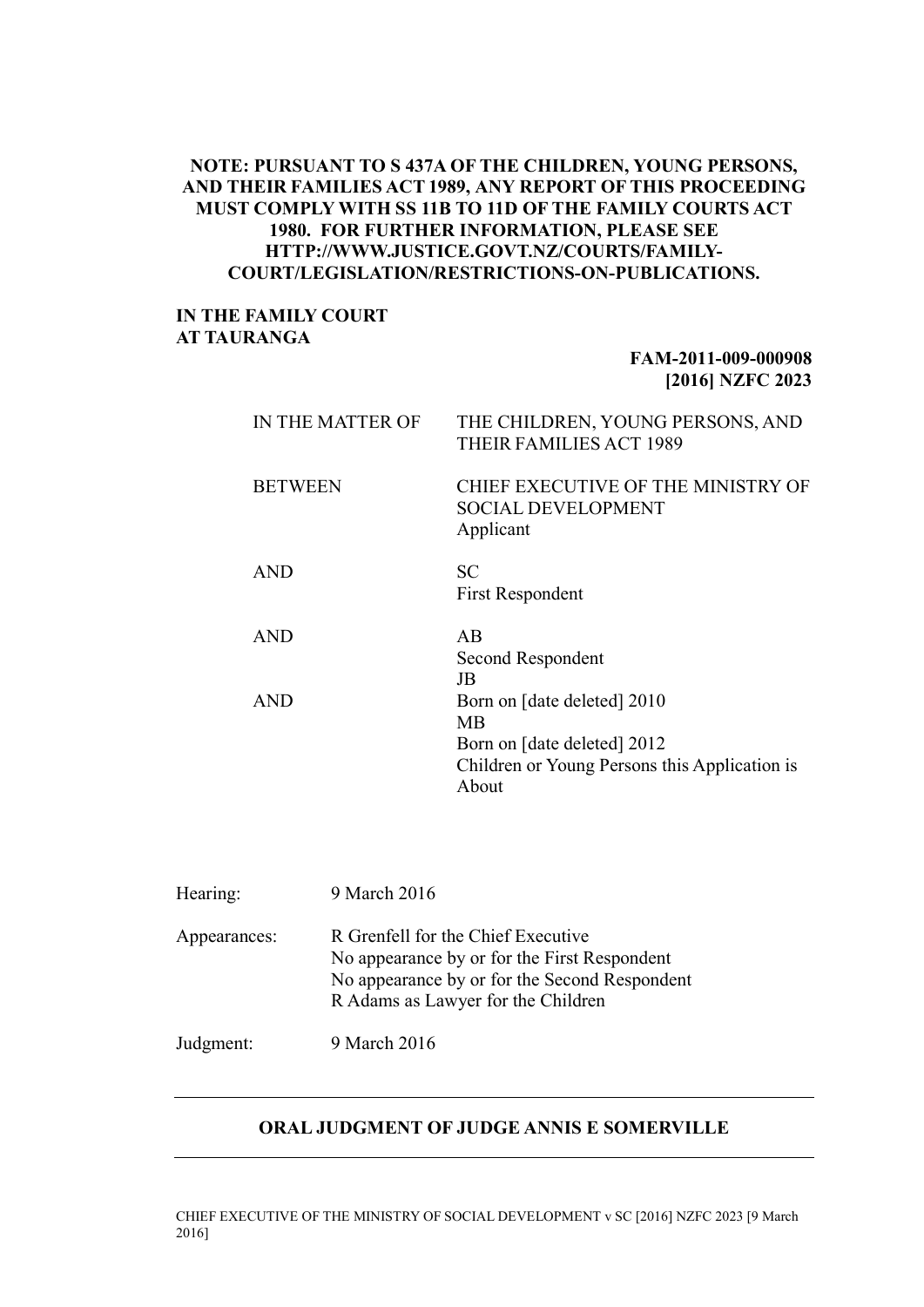[1] JB, born on [date deleted] 2012 and MB born on [date deleted] 2010 are currently living with their maternal grandfather, Mr TR. Their paternal grandfather has moved from Australia to initially live in Christchurch to help care for the boys and since then he has moved to Tauranga. He has family support and he continues to care for the boys which he has done now since the end 2012.

[2] This care arrangement provides the boys with stability and security and Mr TR's suitability to care for the boys has been considered in a s 178 report from the Ministry of Social Development. At this point in time because the mother is living in Christchurch, Mr TR does need the assistance from the Ministry for the boys to see her.

[3] The father is deceased. He died in November 2015 so that the mother is the only biological parent who is available to these children.

[4] The background to the care of these children is of real concern and has been the reason why they were placed in alternative care arrangements. There was domestic violence, alcohol, drug issues and when the children were initially moved to be in the care of their mother, the domestic violence continued.

[5] It is far better for these children to be in Tauranga than back in Christchurch and the arrangement for the care is supported by the social worker. She notes that in her report of 3 February 2016 and also by the lawyer for child who has reported on 9 March 2016. Lawyer for child has spoken to her report of that date and she notes that she has also spoken to Mr TR, and she says that Mr TR has done excellent work in settling the boys and providing them with a more secure, safe home and appropriate boundaries.

[6] At times however, both boys present significant challenges. The boys both have potentially high needs and their caregivers may require professional assistance and considerable support.